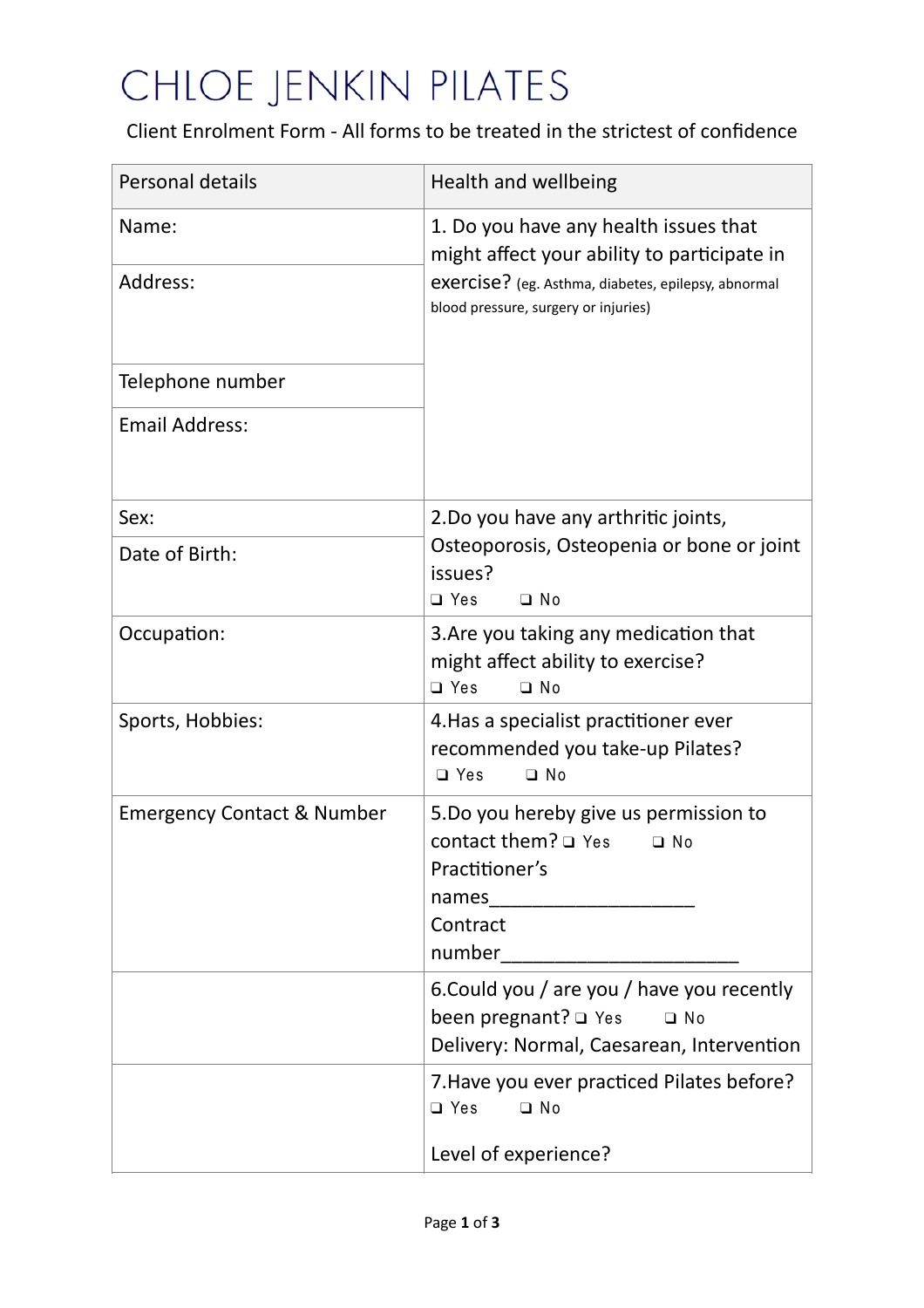## CHLOE JENKIN PILATES

Your Aims (Reason for taking up Pilates / Goals in the next 3 months)

Important Information